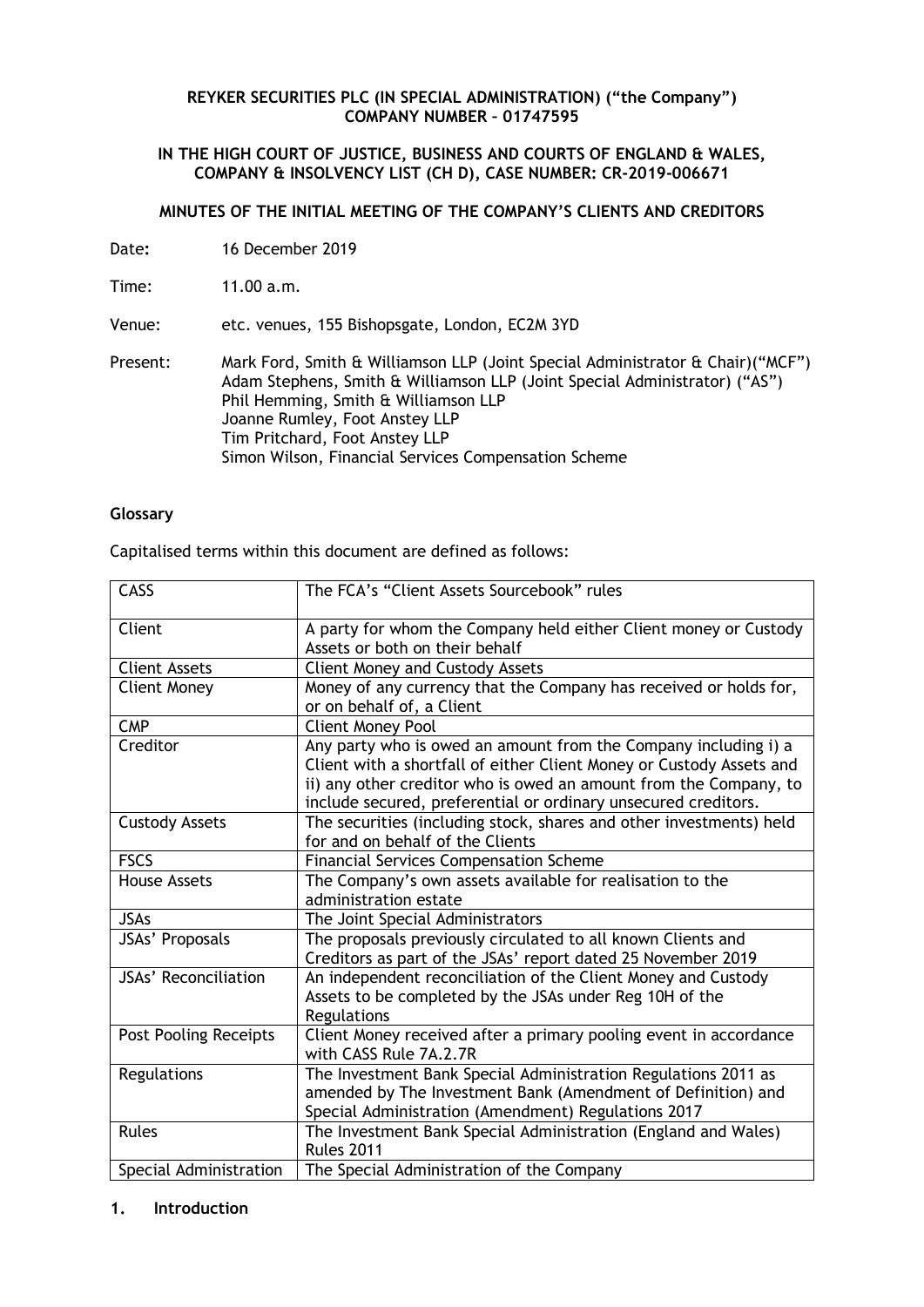- 1.1 The meeting was opened at 11.15am by MCF, being one of the JSAs and acting Chair. The meeting did not open at 11.00am as planned as Clients had called reporting delays on trains into London.
- 1.2 MCF began by thanking those in attendance and introducing his associates listed above. He explained Foot Anstey had been providing legal advice to the JSAs in respect of numerous matters pertaining to the Special Administration and that they had vast experience of the Special Administration Regime.
- 1.3 It was explained that the meeting had been convened in accordance with Paragraph 51 of Schedule B1 Insolvency Act 1986 as modified by Reg 15 of the Regulations for the purpose of the Company's Clients and Creditors considering and voting upon the following resolutions:
	- i. THAT the JSAs' Proposals (as previously circulated in their report dated 25 November 2019) be approved; and
	- ii. THAT a Clients' and Creditors' committee should be established (if there are sufficient Clients and Creditors willing to act).

# **2. Order of business**

- 2.1 MCF confirmed the meeting agenda as follows:
	- a) Presentation by the JSAs;
	- b) Presentation by the FSCS;
	- c) Questions and answers session;
	- d) Explanation of the voting process;
	- e) Explanation of the committee selection process;
	- f) Recess for voting and committee nominees to address top table;
	- g) Announcement of result
	- h) Establishment of the Clients' and Creditors' committee; and
	- i) Close

### **3. Presentation by the JSAs**

- 3.1 MCF checked that everyone in the room had had an opportunity to review the JSA's Proposals and he then referred to the presentation slides and provided an overview of the following:
	- a) Background to the Company;
	- b) Events leading to the appointment of the JSAs;
	- c) The objectives of a special administration generally;
	- d) Client Assets held by the Company;
	- e) Steps taken by the JSAs following their appointment to achieve the objectives of the Special Administration;
	- f) The challenges faced by the JSAs to date; and
	- g) The JSAs' proposed strategy.

MCF handed over to his fellow Joint Special Administrator, AS, who provided an overview of the following:

- a) An explanation of the bar date and distribution plan process and anticipated timescales;
- b) Potential challenges that may arise;
- c) How the costs in respect of pursuing objective 1 will be recovered from Client Assets; and
- d) The implications for Creditors (as opposed to Clients).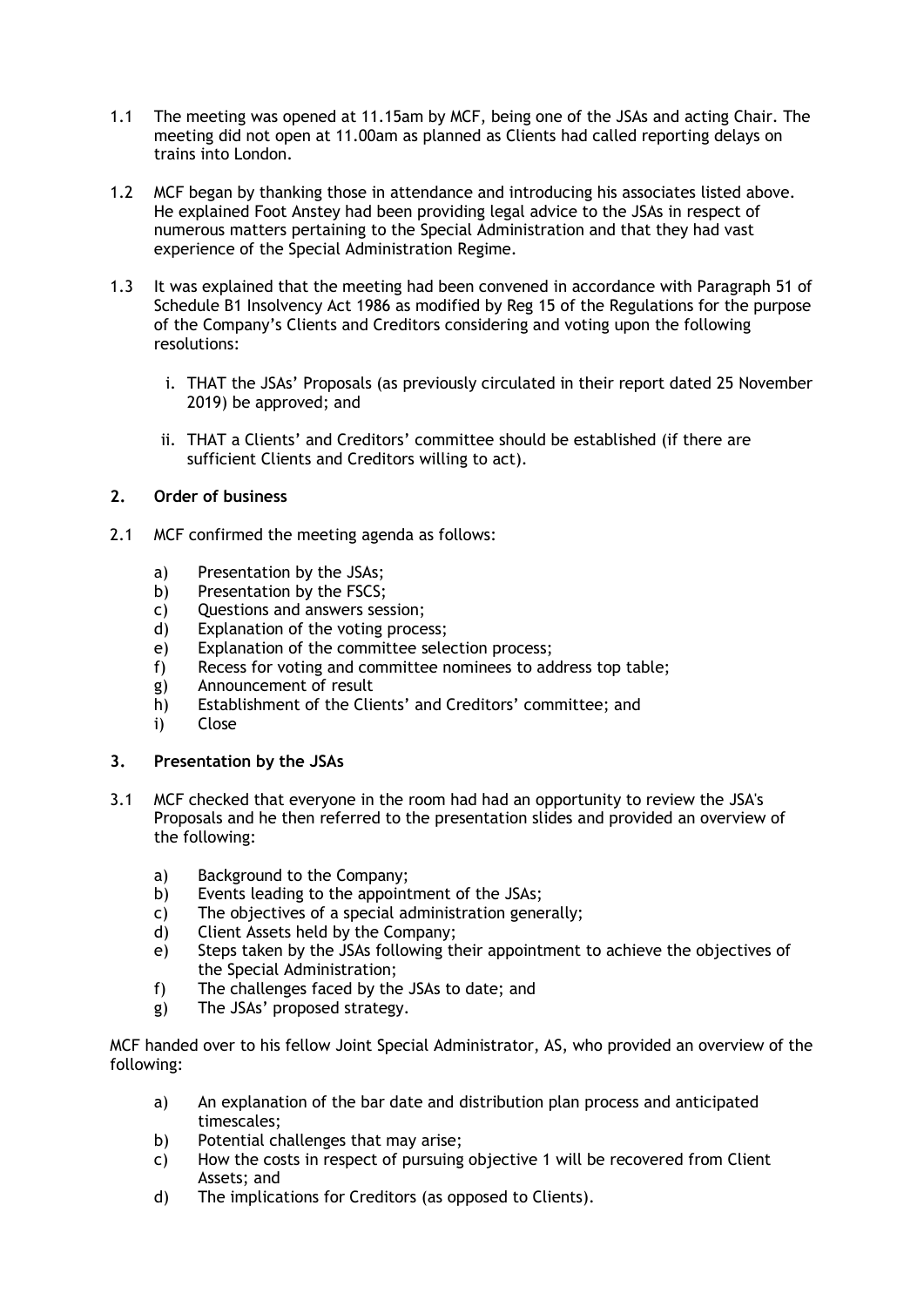# **4. Presentation by the FSCS**

- 4.1 The JSAs introduced Simon Wilson of the FSCS who provided an overview of the role of the FSCS and the compensation that may be available to eligible clients;
- 4.2 He confirmed:
	- a) Compensation for eligible Clients is available up to a maximum of £85,000;
	- b) Eligible clients would be, broadly speaking, individual investors or small businesses (additional detail can be found at [https://www.fscs.org.uk/how-we](https://protect-eu.mimecast.com/s/tYBNCjR00sl9jNocWH98l?domain=fscs.org.uk)[work/eligibility-rules/\)](https://protect-eu.mimecast.com/s/tYBNCjR00sl9jNocWH98l?domain=fscs.org.uk);
	- c) The FSCS are familiar with the Special Administration process and, historically, costs have been recovered from Client Assets as a percentage of Client Money held by each respective Client and a flat fee for the transfer of Custody Assets;
	- d) Where the Client is a corporate entity or financial institution, it may be possible (in certain circumstances) to look through the legal entity to the underlying individual beneficiaries with a view to that entity and its investors receiving compensation.
- 4.3 It was noted that the FSCS were working closely with the JSAs with a view to agreeing a protocol whereby the shortfall claims of eligible Clients could be agreed and paid in advance of any transfer of Client Assets in order to facilitate the whole transfer of said assets and to mitigate the need of each respective eligible Client to submit a claim direct to the FSCS. It was considered that this was in the best interests of all parties.

### **5. Questions and answers session**

- 5.1 Following the presentation of the JSAs and the FSCS, the floor was opened for a Q&A session.
- 5.2 A summary of the key questions raised and the respective response of the JSAs is provided at Appendix I.

### **6. Explanation of the voting process**

- 6.1 Following a short recess (after the floor confirming it had no further questions), MCF turned to the formalities of the meeting and provided an overview of the voting process.
- 6.2 MCF reminded the Clients and Creditors of the two resolutions to be considered and voted upon.
- 6.3 He explained that, in accordance with the Regulations:
	- a) The Clients and Creditors would vote on each resolution separately;
	- b) A majority in value by either Clients or Creditors in person and voting, either in person or by proxy, was required for a resolution to be passed; and
	- c) A resolution would not be passed unless both Clients and Creditors had voted in favour of it.
- 6.4 MCF confirmed that the statements previously circulated to Clients had been done so for the purpose of assigning a value to their respective voting right at today's meeting and that the votes of Creditors were valued on the basis of the sums owed to them as at the date of the Special Administration.
- 6.5 MCF summarised voting on each resolution based on claims and proxy forms received as at noon on Friday 13 December 2019 and confirmed that approximately 66% and 71% of Clients and Creditors (by value) respectively had already voted in favour of the resolutions.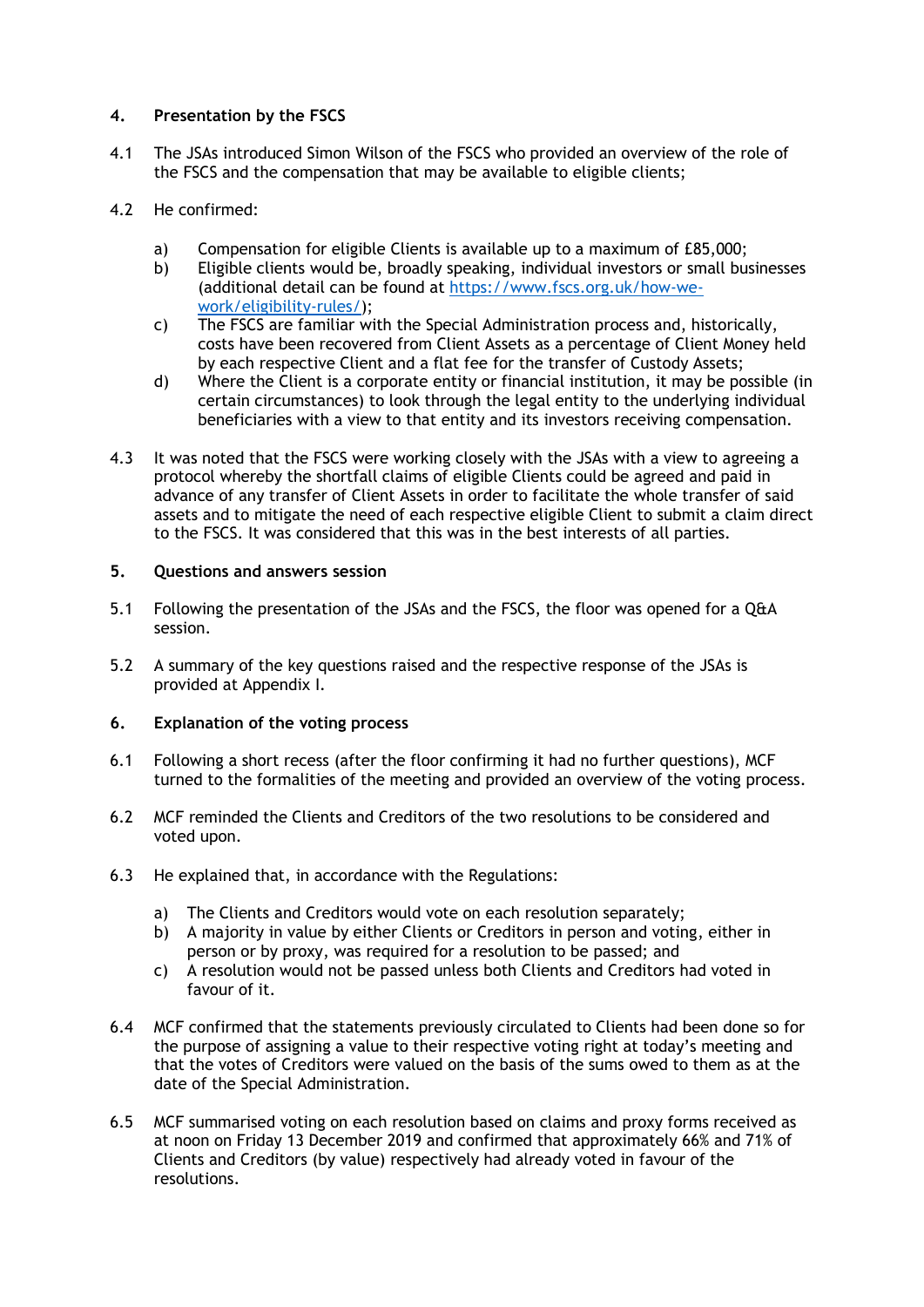# **7. Explanation of the committee selection process**

- 7.1 MCF advised that, to date, seventeen nominations had been received for committee members and that, in accordance with the Regulations and Rules, a committee may only consist of between three to five members.
- 7.2 It was explained that additional nominees may be proposed at today's proceedings and that:
	- a. Only a Client or Creditor can be a member of the Committee (although a member may subsequently authorise a representative to act on their behalf);
	- b. a Client or Creditor can nominate themselves;
	- c. Where more than 5 nominations are received, the constitution is ultimately decided by Clients and Creditors present at the meeting (either in person or by proxy) voting by value (i.e. 1 vote per £1); and
	- d. The JSAs will set out the maximum number of members to be elected onto the committee by each class of voter (i.e. Clients or Creditors) in order to ensure the make-up of the Committee is a reflection of all parties with an interest in the achievement of the special administration objectives.
- 7.3 MCF noted the function of the Clients' and Creditors' Committee is to assist the JSAs in achieving the objectives of the Special Administration and to serve the collective interests of all Clients and Creditors as a whole as opposed to their own individual agenda.
- 7.4 The JSAs advised that a committee consisting of one Creditor (being the FSCS) and four Clients would, in their opinion, best serve the collective interests of all stakeholders given the circumstances of the case. It was recommended the four Clients to sit on the committee would, ideally, represent the interests of:
	- i. A corporate retail Client (ineligible for FSCS compensation);
	- ii. An individual retail Client (eligible for FSCS compensation);
	- iii. An institutional intermediary or platform provider; and
	- iv. A structured products investor (if not already represented).
- 7.5 The meeting then broke to allow Clients and Creditors to vote on the Resolutions and the committee nominees were requested to approach top table with a view to agreeing between themselves the four Clients to be presented to the meeting as the proposed committee members.

### **8. Announcement of results**

- 8.1 Votes were cast and counted.
- 8.2 The votes submitted by the Clients and Creditors, either in person or by proxy, are summarised as follows:

Voting by Clients on 16 December 2019:

| <b>Resolution</b>   | For $(E)$   | Against (£) | Outcome         |
|---------------------|-------------|-------------|-----------------|
| 1 - JSAs' Proposals | 222,108,679 | 217,176     | Passed - 99.90% |
| 12- Committee       | 222,014,165 | 296,690     | Passed - 99.87% |

Voting by Creditors on 16 December 2019:

| <b>Resolution</b> | For (£) | Against (£) | Outcome          |
|-------------------|---------|-------------|------------------|
| - JSAs' Proposals | 311,635 | -           | Passed - 100%    |
| 2- Committee      | 311,635 | -           | 100%<br>Passed - |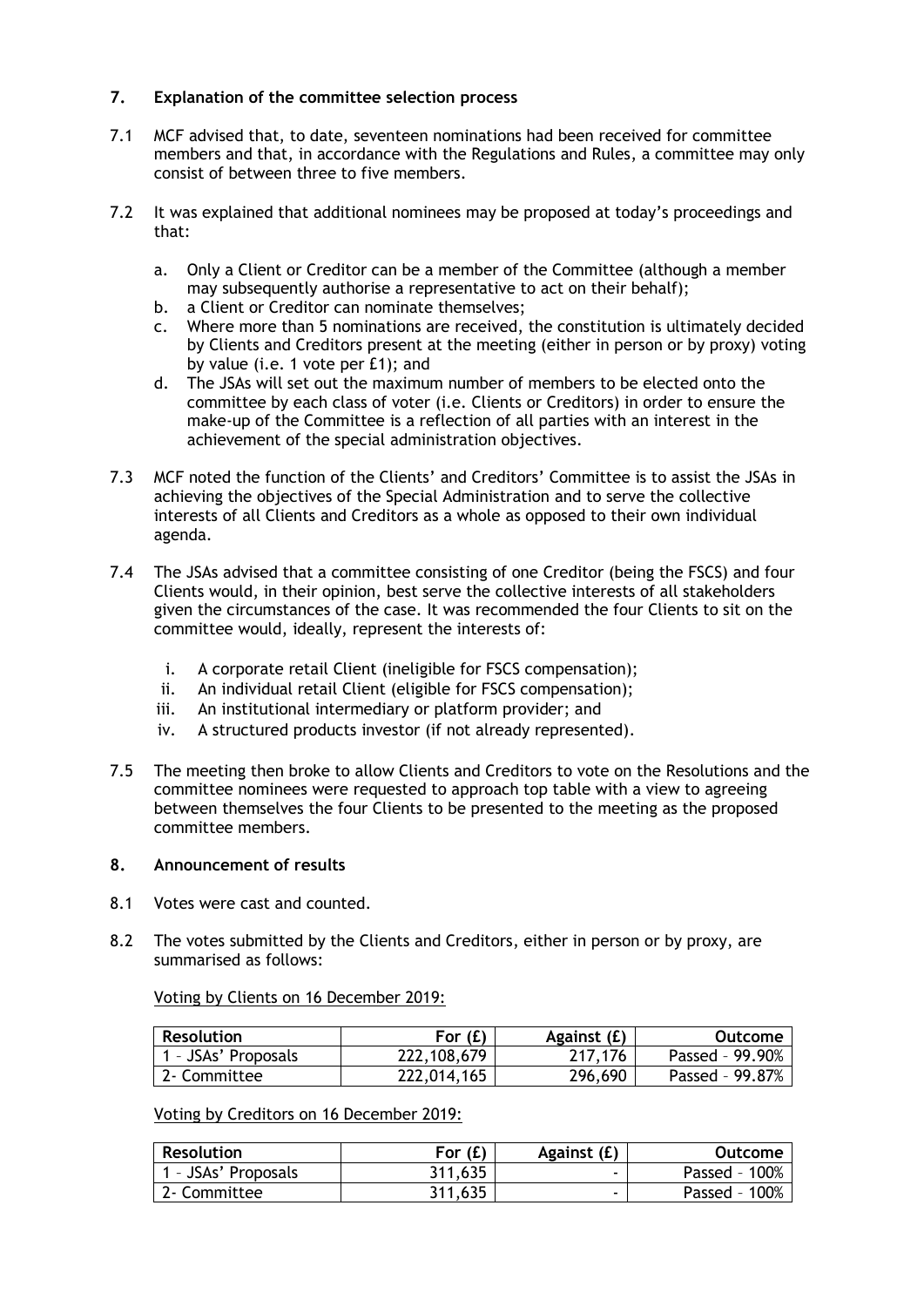- 8.3 Accordingly, both of the Resolutions were duly passed.
- 8.4 No modifications were proposed by either Clients or Creditors in respect of the JSAs' Proposals.
- **9. Formation of the Clients' and Creditors' Committee**
- 9.1 Following the Resolutions being passed, nominations for the members of the Clients' and Creditors' committee were received and considered.
- 9.2 Seventeen nominations had been received prior to the meeting with a further two being communicated during the meeting.
- 9.3 Following a consultation between the nineteen nominees, a consensus was agreed and 12 nominees agreed to withdraw their nomination so that four Clients (or Client representatives) and the FSCS were to be proposed as the committee members. Each nominee made a short introduction of themselves to the meeting attendees. The other nominees indicated that they were happy for these five to be elected to the committee.
- 9.4 The nomination of these five proposed committee members was put to the meeting for a vote and it was duly agreed, with no objections, from those present at the meeting.
- 9.5 It was noted that full details of the composition of the committee will be provided under separate cover once each of the proposed members had returned a consent to act and the requisite documentation had been completed to duly constitute the committee.
- **10. Close**
- 10.1 The meeting was closed at approximately 2.00pm.

**Mark Ford Chair & Joint Special Administrator 19 December 2019**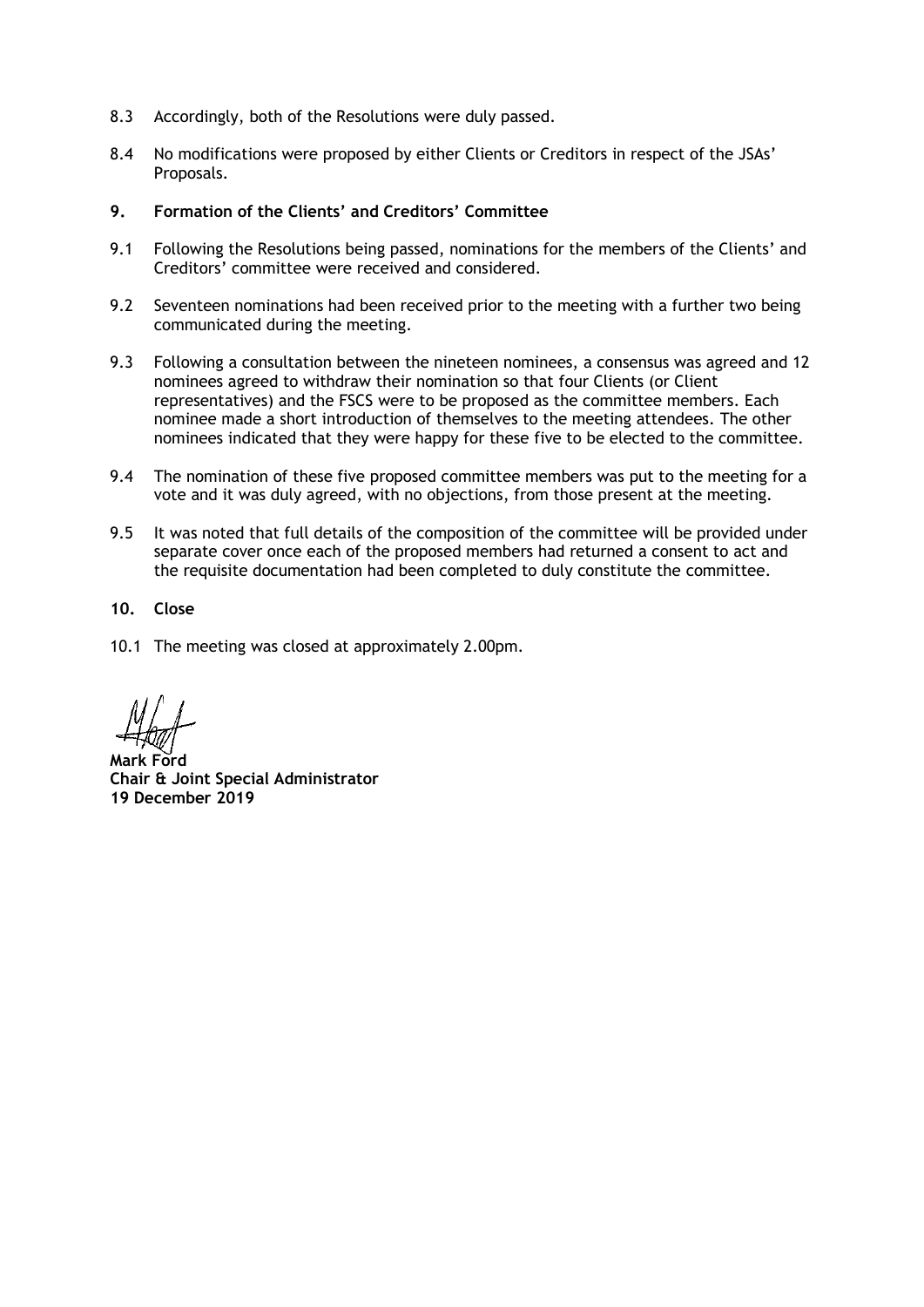# **REYKER SECURITIES PLC (IN SPECIAL ADMINISTRATION)**

### **MINUTES OF THE INITIAL MEETING OF CLIENTS AND CREDITORS**

### **SUMMARY OF THE QUESTIONS & ANSWERS SESSION**

Following the main presentation, the floor was opened for questions. The questions raised by those in attendance and the respective answers provided by the JSAs are summarised below.

For ease of reference, duplicated and similar questions have been consolidated under topic headings and, therefore, this record does not reflect the precise order in which they were asked at the meeting.

#### Client Assets

#### **Q.) What is the status of any income received from investments following the Special Administration (e.g. dividends and interest) and when will such income be returned to Clients?**

Custody Assets (e.g. stocks and securities) remain invested in the respective investment vehicle as at the date of the Special Administration. Any income received thereon, such as dividends and interest, following the date of the special administration is considered to be a Post-Pooling Receipt and credited to the respective Client's statement and held in a separate post-pooling client account (in accordance with CASS) and does not form part of the CMP (being the funds held by the Company as at the time of the JSAs' appointment).

Accordingly, any funds received into the post pooling client account are not subject to the formal bar date and distribution plan process and, therefore, may be returned sooner. No funds can be returned, however, until the JSAs' Reconciliation has been completed and a policy drafted in conjunction with our solicitors and any subsequently appointed Clients' and Creditors' Committee.

We will provide an update on our policy for the treatment of post-pooling Client Assets in early 2020 once the JSAs' Reconciliation has been completed.

### **Q.) When Client Assets are returned, will they retain their ISA status?**

The JSAs have been liaising with HMRC with respect to maintaining the tax status of ISA investments and all income received thereon during the Special Administration.

When ISA investments are transferred to an alternative ISA manager, as per our present strategy, all ISA investments will retain their ISA status and tax wrapper.

# **Q.) How will investments in structured products be protected? Will you need to liquidate the asset in order to meet the costs of the Special Administration and the transfer to a new broker? If so, this will incur additional penalty fees.**

The JSAs are working closely with the FSCS to streamline the process by which Clients may claim for shortfalls arising on their Client Assets as a result of the costs of the Special Administration and the transfer process.

It is hoped that, where eligible Clients would otherwise experience a shortfall of up to £85k, the FSCS will provide compensation in respect of eligible Clients direct to the JSAs and without the need for the respective Client to submit a claim. This will mitigate the need for any Client Assets to be liquidated and facilitate a transfer of the Clients' respective investment in whole (subject to eligibility).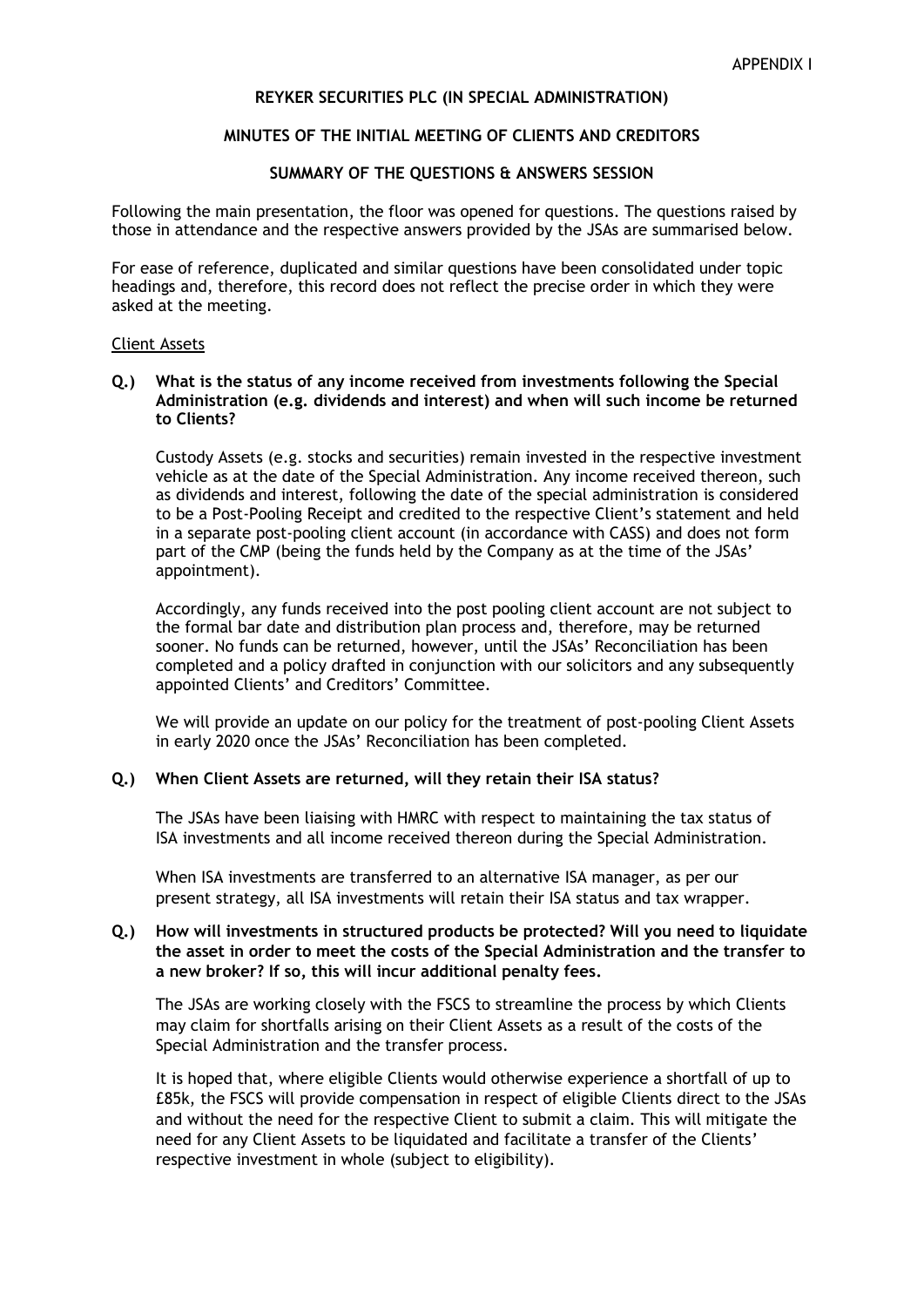### **Q.) When a structured product matures and / or kicks-out, does the cash received form part of the CMP or is it considered to be post-pooling money?**

The JSAs are taking further legal advice on this point. Any mandatory kick-outs of structured products following our appointment are presently being received and held in the post-pooling accounts, however, we will be reviewing each transaction on a case by case basis.

We anticipate the cash received may be treated the same as other post-pooling receipts, however, as it relates to a Custody Asset held as at the date of our appointment, a mechanism will need to be put in place so that the respective Client bears their share of the costs of securing and managing the Custody Assets.

#### Company matters

## **Q.) Can you provide any further information with respect to the reason for the Company's failure and the shareholder disputes?**

The Joint Special Administrators' proposals provide a concise summary of the reason for the Company's failure and are consistent with the director's own witness statement appending the application to Court for the special administration order, and more information is available in publicly available documents (e.g. the most recently submitted annual accounts).

We understand that the exiting director and shareholder had a significant business development role which would have impacted upon the Company's performance.

We would note that up until late September, the remaining board directors had been working towards a sale of the business and it was hoped that, should a share sale have been completed, it would have mitigated the need for the Special Administration.

### **Q.) What investigations are being undertaken and are there any claims to be brought against third parties?**

As part of our work in accordance with objective three of the Special Administration, the JSAs are required to investigate the affairs of the Company and the conduct of its directors in the period leading up to the JSAs' appointment and to submit a report to the Insolvency Service on the conduct of any person who has been a director or shadow director of the Company at any time in the three years preceding the JSAs' appointment.

Investigations are in their preliminary stages and the content of any report issued to the Insolvency Service will remain confidential.

Any Clients or Creditors who have information they consider may assist the JSAs in carrying out their investigations are invited to provide details to the JSAs. Please note, this request forms part of our standard practice and should not be taken as implying any criticism in respect of the directors' conduct or that of any other person concerned with the Company's affairs.

#### **Q.) With regard to the subsidiary, Reyker Trust and Depositary Services Limited ("RTDS"), is it trading and are its assets also subject to the Special Administration?**

The subsidiary had two clients but is faced with its own going concern issues as a result of the Special Administration of the parent company ("the Plc").

Any of RTDS' assets would ordinarily fall outside of the Special Administration, however, we have identified that circa £3.5 million of the Client Money held by the Plc is being held on behalf of one of RTDS' clients. As the funds are held by the Plc (as opposed to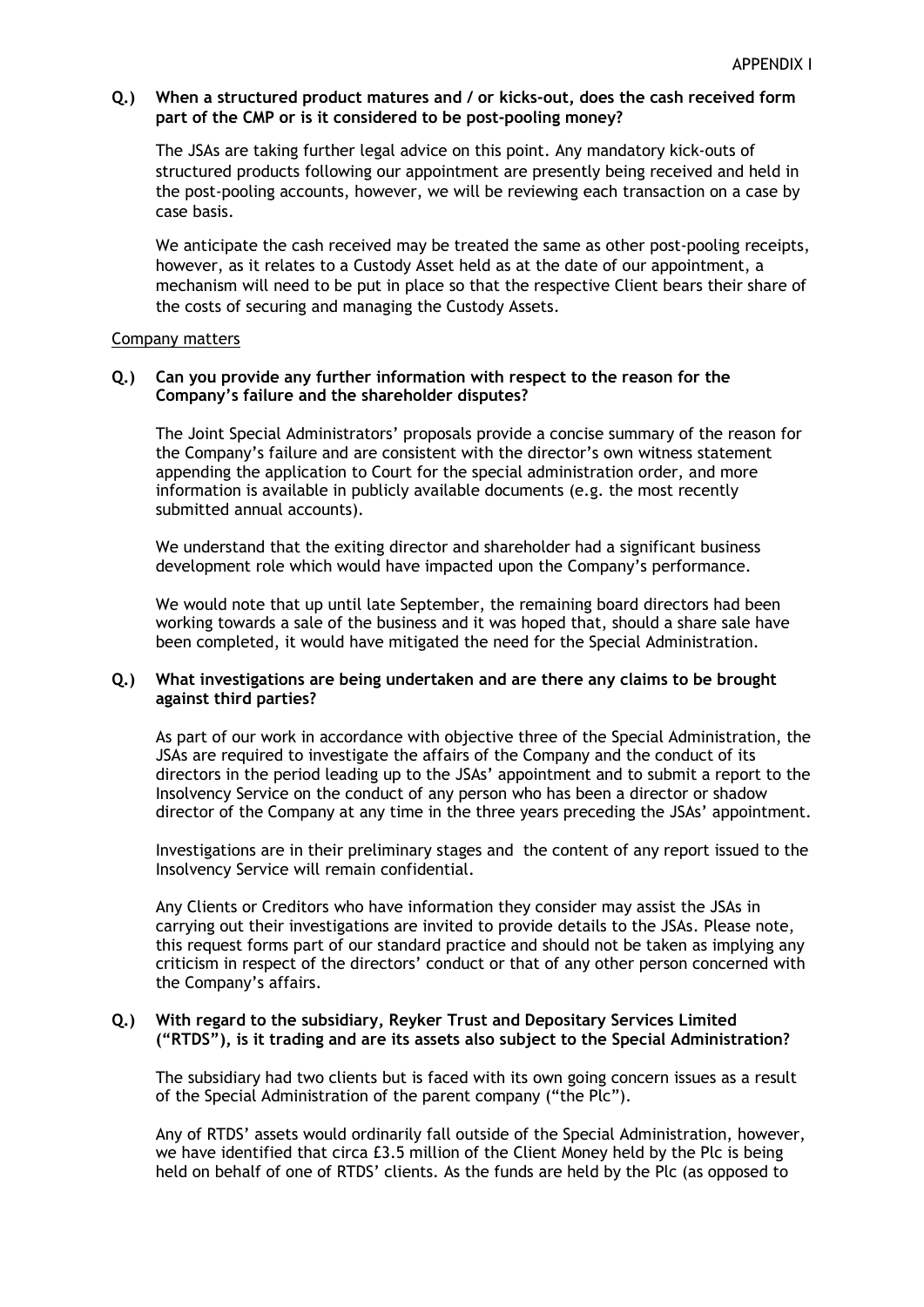RTDS' own nominee company) they have been caught by the Special Administration and form part of the CMP.

## **Q.) The creditor list has at least two entities that have common directorships. Are there claims valid and what do they relate to?**

Creditor claims as per the Company's records are yet to be reviewed and formally adjudicated upon. The relationship between the connected companies and the Company will form part of the JSAs' investigations (as referenced earlier).

Neither of the connected creditors have voted for the purpose of today's meeting.

### Sale and distribution process

# **Q.) Has the timeline communicated in your slides for a transfer of Client Assets in Q2 2020 been predicated on a successful sale to one nominated broker?**

Yes it has. The best possible outcome is a wholesale transfer of all Client Assets to one preferred nominated broker. Given the present stage of negotiations and providing for the statutory bar date and distribution plan process prescribed by the Regulations and the Rules, the earliest possible transfer would be approximately May / June 2020. This remains subject to the timely assistance from a number of counterparties.

### **Q.) Who are the interested parties?**

We are not able to disclose this information at this time. All negotiations remain subject to non-disclosure agreements.

Once the terms of a sale of business and / or transfer of Client Assets has been agreed and an exchange of contracts taken place, we will confirm the proposed nominated broker to all Clients and Creditors.

### **Q.) How will you choose the preferred nominated broker?**

The JSAs will consider several factors when selecting the best offer and the preferred nominated broker. These include:

- The sum and payment terms of the consideration offered;
- The extent of the business and assets being acquired;
- The implications for the Company's remaining employees;
- The speed at which the sale and transfer can be completed;
- The JSAs' confidence in each of the potential brokers' ability to perform;
- Feedback from regulatory bodies, such as FCA and FSCS;
- Regulatory permissions and prior regulatory track records; and
- Whether any party would be willing to agree to a penalty free window for Clients that may wish to transfer their portfolio to an alternative nominated broker following the transfer.

The JSAs will take a holistic view of the above points when considering the offers received.

# **Q.) Can we nominate our own broker and transfer assets out of the special administration prior to the proposed wholesale transfer to the JSAs' preferred broker?**

No. As per the JSAs' presentation, the quickest and most cost-effective way of releasing Client Assets for the benefit of all Clients is to transfer them to a new regulated broker by way of one wholesale transfer in accordance with the Regulations and the Rules. The JSAs are pursuing this strategy.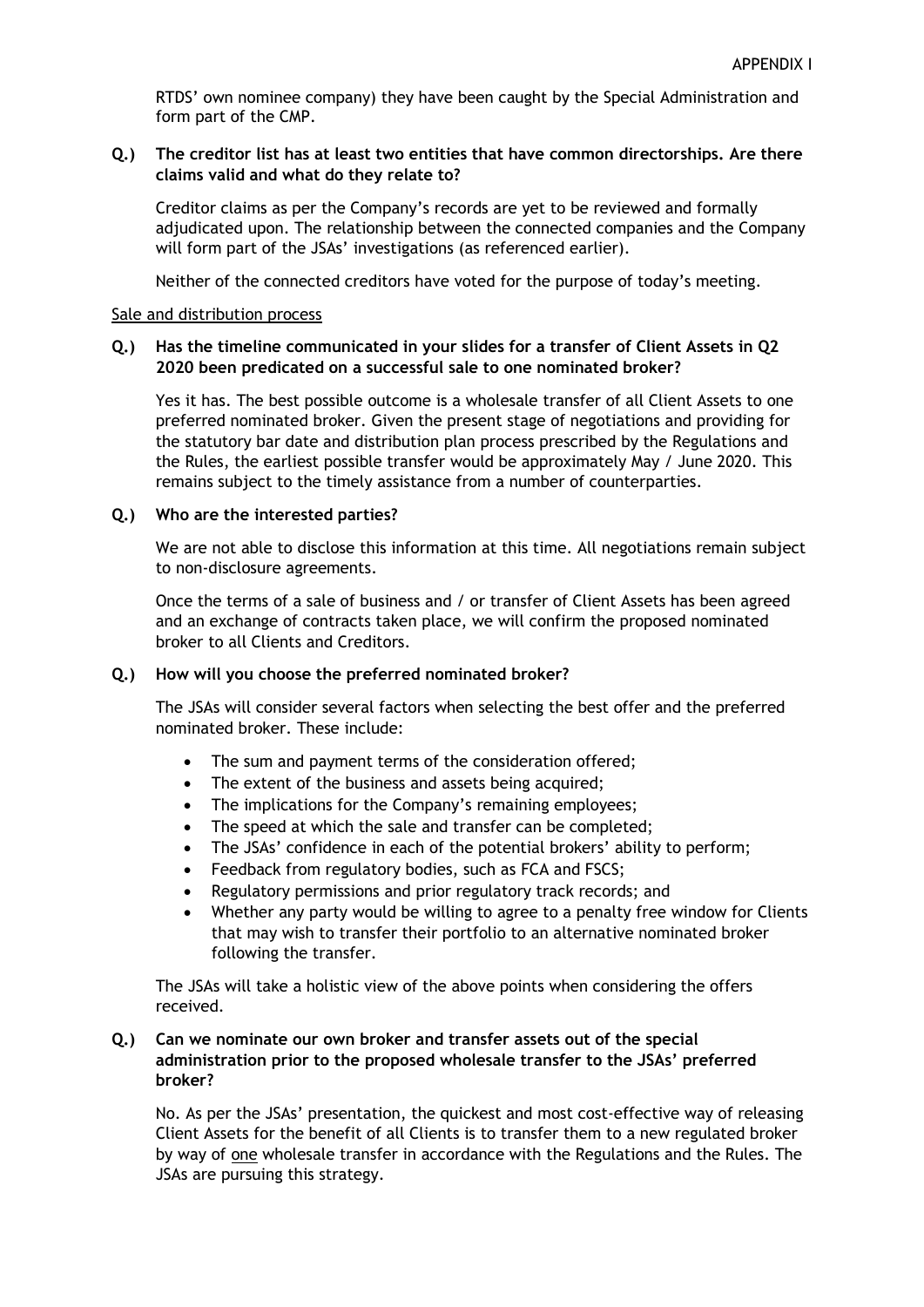Where certain Clients request for their Client Assets to be transferred elsewhere, this would result in several "partial property transfers" which is subject to certain restrictions in accordance with the Rules and Regulations and, therefore, additional levels of work and permissions would be required to affect the numerous transfers. This would create delays and increase the costs of the process.

Whilst a number of partial property transfers may be in the interests of the individual Clients requesting for their Client Assets to be transferred to their own preferred broker, it would not be in the best interests of all Clients as a whole. This remains the JSAs primary focus in accordance with Objective 1 of the Regulations.

# **Q.) Will there be any exit fees if I wish to transfer my assets away from the JSAs' preferred broker on completion of the transfer?**

Potentially. The terms upon which Client Assets will be transferred and then held by the new broker are a key part of the ongoing discussions with interested parties.

It is likely the Client Assets will transfer to the new broker on the same terms as previously held by the Company. You will need to refer to your own terms and conditions and, where necessary, seek professional advice to establish whether fees will apply.

We have asked for a penalty free window to be considered by each of the interested parties and included in the terms of any offer put forward. Whilst we have requested this (and confirmed that this would be looked upon favourably by the JSAs), we can give no certainty that this will be included as part of the final terms of any sale of business and / or transfer of Client Assets.

Please note, the penalty fees referenced above are not referring to banking costs or fees.

## **Q.) What is plan B if one wholesale transfer of all Client Assets cannot be completed?**

There are positive signs that the JSAs will achieve their preferred strategy.

In the event Client Assets can not be transferred to a new regulated broker by way of one wholesale transfer, the JSAs would need to revert to a strategy which would include a number of partial property transfers or distribution direct to Clients. In this scenario, the process becomes more complex and will result in a delay and increased costs.

In this circumstance, the JSAs would liaise with and make recommendations to the Clients' and Creditors' Committee and the focus would remain on sourcing the quickest and cheapest solution.

### **Q.) Once the JSAs' preferred broker is known, how will Client Assets be transferred?**

As per the slides, the legal process for returning Client Assets is known as a Bar Date and Distribution Plan.

This involves the JSAs setting a deadline for Clients to submit claims to Client Assets (this is known as the 'Bar Date') and for the Client Assets then to be transferred according to a detailed plan prepared by the JSAs and their legal team which, in turn, needs to be approved by the Clients' and Creditors' Committee and the Court (this is known as a 'Distribution Plan').

# **Q.) What is the process for submitting a claim and do we have to do anything now?**

The JSAs are in the process of building a new client portal which will enable Clients to log on with their own unique identifier to agree their claim to Client Assets. Please note, the claim form completed to date was solely for the purpose of voting at today's meeting.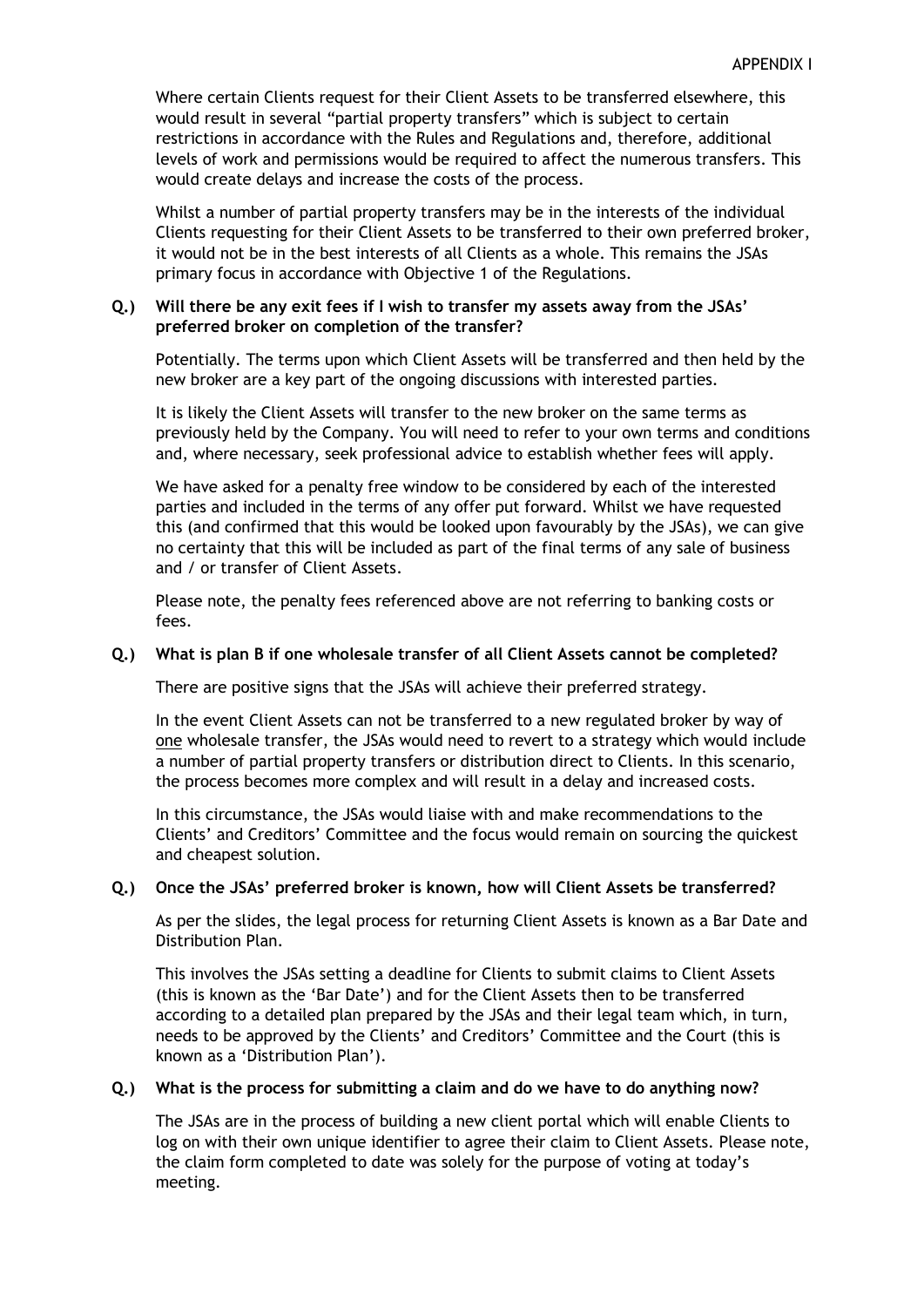As part of building the client portal, we will liaise with the FSCS to see if this could also be used for Clients to claim for FSCS compensation. It is hoped this will speed up the compensation process and that no further paperwork would need to be submitted by the Clients to the FSCS.

The new client portal is a work in progress and not available now. We hope to have concluded testing and gone live by the end of January 2020.

Clients do not need to take any action at this time. Once the client portal is live, we will issue notice of the Bar Date to all known Clients and Creditors.

## **Q.) As part of the claims process, will we receive updated valuations?**

No. We will not be circulating up to date valuations following the statement already provided for the purpose of this meeting.

As part of the Regulations, we require Clients to agree their claim to Client Assets as at the date of the Special Administration. Clients will be asked to agree their respective holdings as opposed to portfolio value. It is not practical to agree valuations as, given market forces, the value of Clients respective holdings will vary daily.

### Fees, costs and the Financial Services Compensation Scheme

## **Q.) How will fees in respect of the different work streams be apportioned and how will they be approved?**

The costs of returning Client Money and Custody Assets are recovered from the respective asset class (subject to compensation from the FSCS); we are obliged to record our time very carefully and the work done in respect of the different work streams are recorded on sperate client codes within the Smith & Williamson time recording system.

In addition, the costs and fees in respect of achieving objective three of the Special Administration (being to wind up the investment bank in the best interests of the Company's creditors as a whole) will be recovered from House Assets and, therefore, time spent pursuing this objective is recorded on a third time code within the Smith & Williamson time recording system.

The basis of the Joint Special Administrators' remuneration and the recovery of other ancillary costs of the process will be reviewed and approved by the Client's and Creditors' Committee.

We have previously provided examples of how fees relating to the transfer of Client Assets have been recovered on historic Special Administrations. These examples were provided by the FSCS and confirmed:

- Client Money costs were recovered as a fixed percentage of the balance held; and
- Custody Asset transfer costs were recovered as a fixed flat fee, capped at the value of the transferred assets.

The JSAs would like to follow this same principal and the FSCS have agreed that this would be the best option. Notwithstanding this, any policy would need to be agreed by any subsequently appointed Clients' and Creditors' Committee and be ratified by the Court as part of the Distribution Plan in respect of the Custody Assets.

### **Q.) Am I eligible to claim from the FSCS?**

The FSCS protects eligible consumers when an authorised firm that meets the criteria, such as the Company, fails. Such compensation is always subject to the £85,000 cap per Client.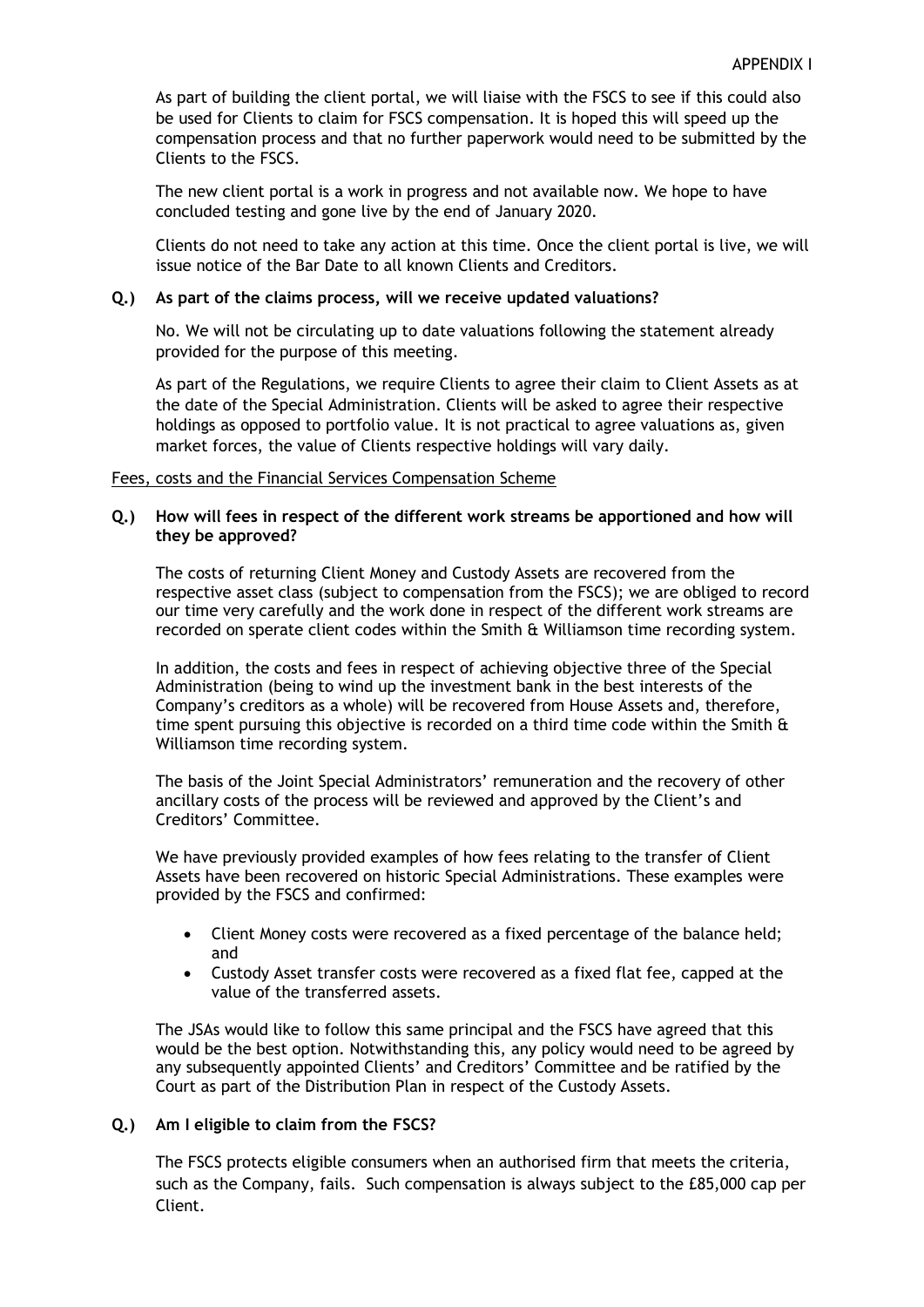Further detail in respect of eligibility is available from the FSCS website at <https://www.fscs.org.uk/how-we-work/eligibility-rules/>

Typically, if you're a private individual you will be eligible, however, certain businesses and charities may also be eligible, depending on the type of claim.

# **Q.) Do I need to submit my claim to the FSCS now?**

No. The JSAs are working closely with the FSCS to establish a process whereby Clients who are eligible for compensation in respect of any shortfall arising in respect of their Client Assets do not need to claim directly to the FSCS.

The JSAs hope to streamline the process for eligible Clients by providing the requisite information to the FSCS in order for compensation to be agreed prior to the sale of business and /or transfer of Client Assets. This will mitigate the need for each of the respective Clients to submit a claim to the FSCS (which would be time consuming to process) as well as ensuring the respective Client Assets can be transferred in whole (as opposed to being liquidated to cover the cost of the process).

Further detail will be provided once we have a better understanding of how this process will work.

# **Q.) Are there any Clients who you believe will be eligible for FSCS compensation who won't be compensated in full?**

Based on the information presently available to us, we anticipate that no Clients who are eligible for compensation will have a claim that exceeds the £85k cap. This means all eligible Clients should not suffer a shortfall once their assets have been transferred.

# **Q.) Are corporate clients, such as SIPP providers, eligible for FSCS compensation?**

This is something that we will need additional time and legal advice to determine.

The eligibility criteria are typically private individuals and small businesses, however, in certain circumstances it is possible to "look through" larger corporate clients and treat the underlying private individuals (of which there may be hundreds) as being the claimant This is a decision for the FSCS.

## **Q) There seems to be a difference to the work involved and the method of fee recovery between Client Money and Custody Assets. Are the respective Clients being treated equally?**

Yes. Any time incurred in respect of each of these work streams are recorded on separate time codes. This means we can accurately apportion the correct amount of our time and costs to dealing with either Client Money or Custody Assets so that neither class of Client is unfairly prejudiced.

The basis of the fee recovery is consistent for each of the Clients in each respective asset class and will be subject to the approval of the Clients' and Creditors' Committee.

Notwithstanding this, it is anticipated the majority of Clients will be eligible for FSCS compensation and, therefore, eligible Clients should receive their holdings in full.

### Committee

### **Q.) How will the members of the committee be decided?**

The Chair referred to a pre-prepared slide and confirmed that he intended to call forward the 17 nominees received prior to the meeting when it broke for voting.